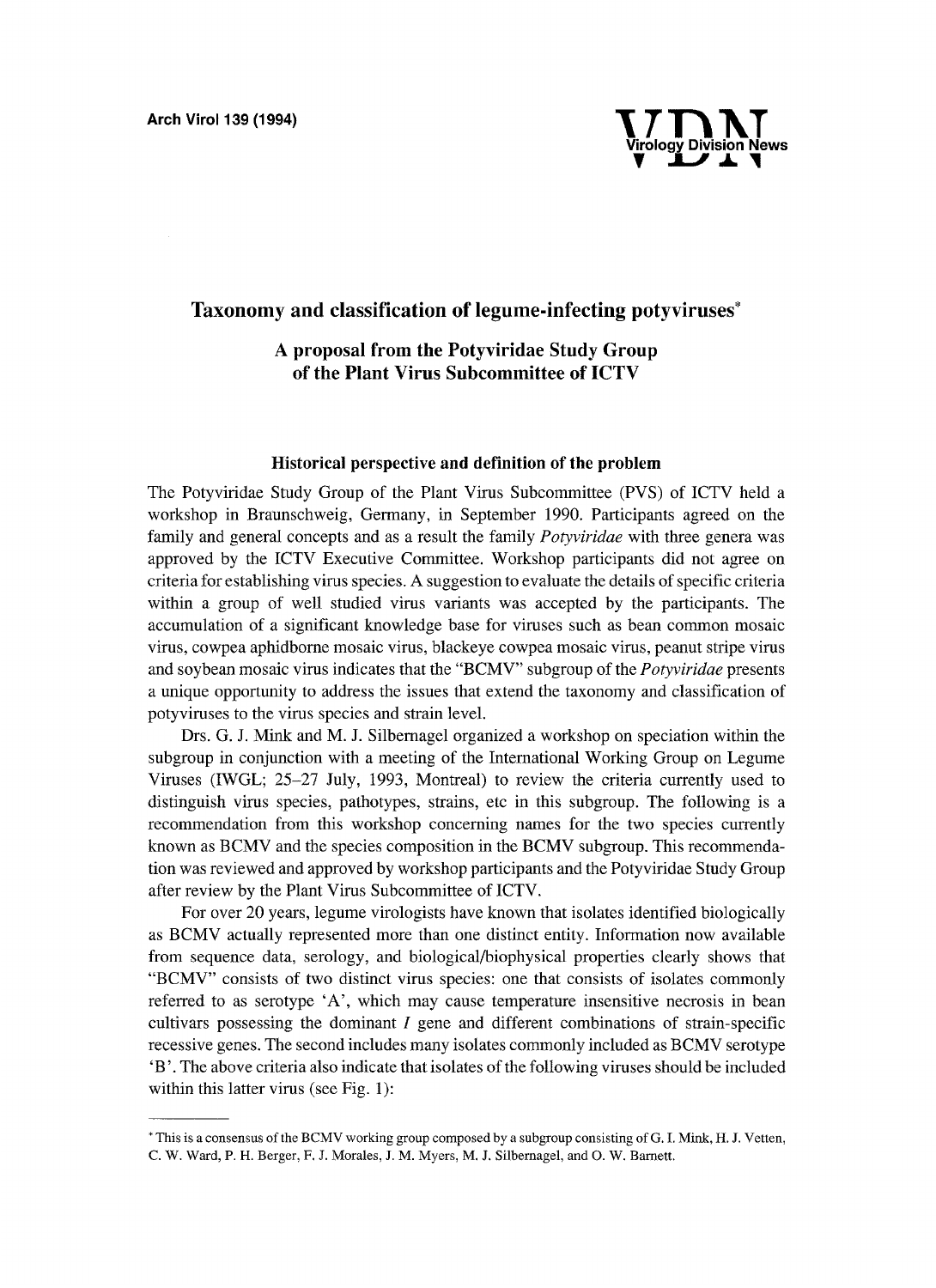# AzMV B1CMV PStV (including soybean potyvirus isolates from Taiwan)

Using the above criteria, it is clear that a number of other viruses are closely related yet distinct species from the two listed above (see also Fig. 1). These are:

```
SbMV (possibly including WMVII) 
PWV 
ZYMV 
SAPV 
CABMV
```
These 7 virus species are more closely related to each other using all of the above criteria than they are to any of the other members of the *Potyviridae.* Application of the above criteria to other members of the *Potyviridae* reveals that there are other closely related clusters of virus species, such as the PVY, BYMV, PPV, and SCMV subgroups.

# **Criteria employed to discriminate species and strains**

### *I. Sequence data*

While most of the sequence data available to date has come from the coat protein (CP) and 3'-end noncoding region (NCR), any sizable portion of the potyvirus genome can be used, keeping in mind that the P1, P3 and the CP N-terminal region are hypervariable. Pairwise sequence comparisons readily discriminate genera, species and strains as shown in Fig. 3.

### *H. Serology*

Species-specific monoclonal antibodies are now available for:

The serogroup A isolates (e.g., I-2) The serogroup B isolates (e.g., 5E5) Cowpea aphidborne mosaic virus isolates (e.g., 5H5),

and have been used to show that one PStV isolate and several CABMV isolates have been mislabeled (see also Fig. 2). Such reagents will enable the authenticity of other isolates of these viruses to be confirmed rapidly.

# *III. Biological and biophysical properties*

While sequence data are the major criteria for discriminating between virus species and strains, biological and biophysical properties are of major importance in discriminating among strains and establishing whether a new isolate is a distinct strain or a variant of an existing one. Of particular importance are pathogenic reactions with panels of differential plant genotypes.

### **Nomenclature**

In our discussions of the nomenclatural implications of these virus re-assignments, the current ICTV guidelines were kept in mind. It was also agreed that the new names should accurately describe the new species/strain/variant/isolate status as well as allow ready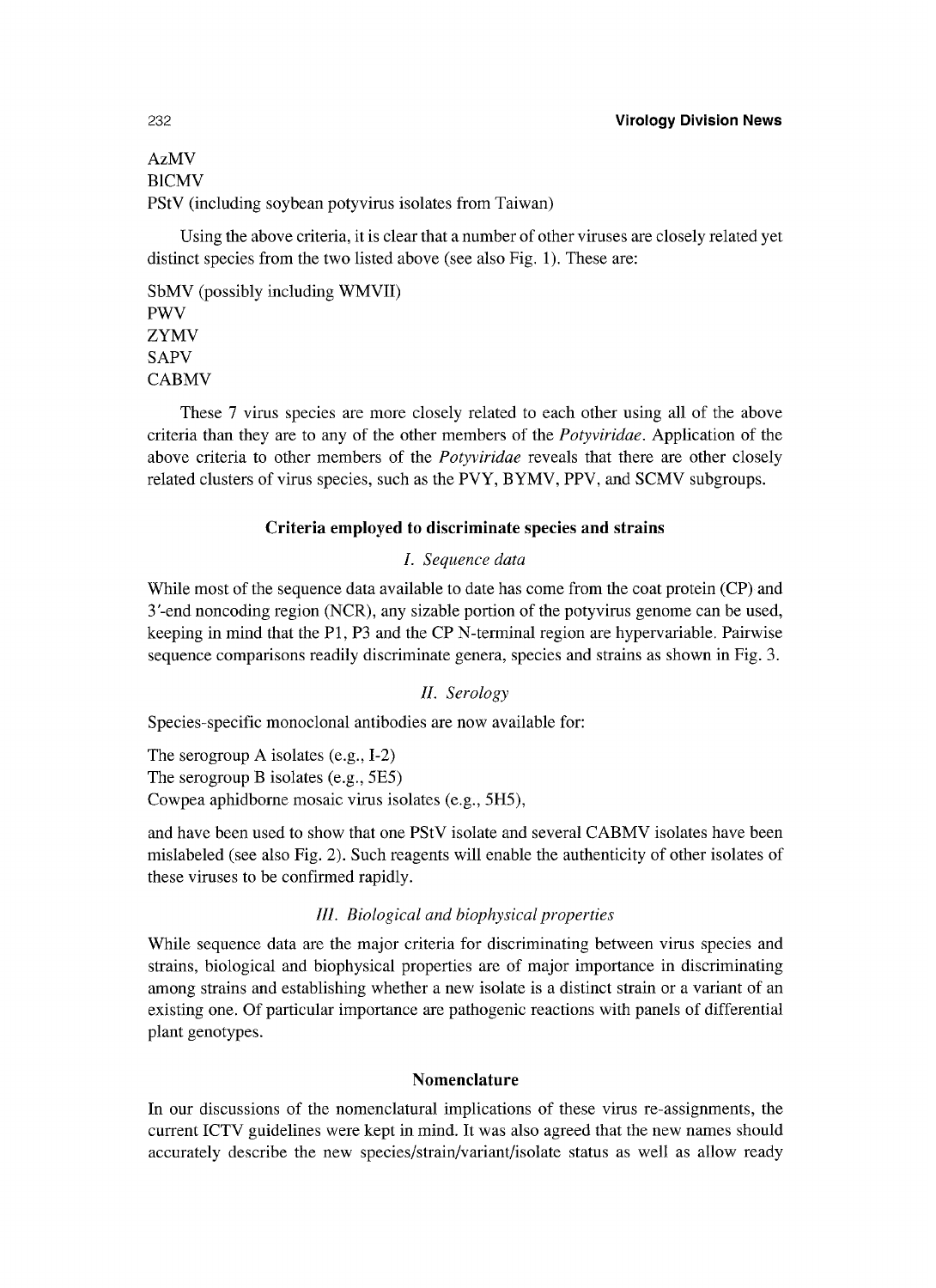

Fig. 1. Sequence relationship dendrogram (phylogenetic tree) produced using CLUSTAL from alignments of the total coat protein amino acid sequences of 39 generic potyviruses, WSMV (= genus *Rymovirus),* BaYMV (= genus *Bymovirus)* and PVX (a potexvirus). Vertical distances in the tree are arbitrary, horizontal distances are proportional to percent amino acid sequence divergence, shown in the scale below the figure

connection with the past literature. The name for the BCMV serotype B virus should remain unchanged (BCMV).

There was general agreement that the nomenclature for the former AzMV, B1CMV, PStV, and Taiwan soybean isolates be shown as in the following examples:

BCMV-Az-(isolate descriptor) BCMV-B1C-F1 BCMV-PSt-B1 BCMV-Sb74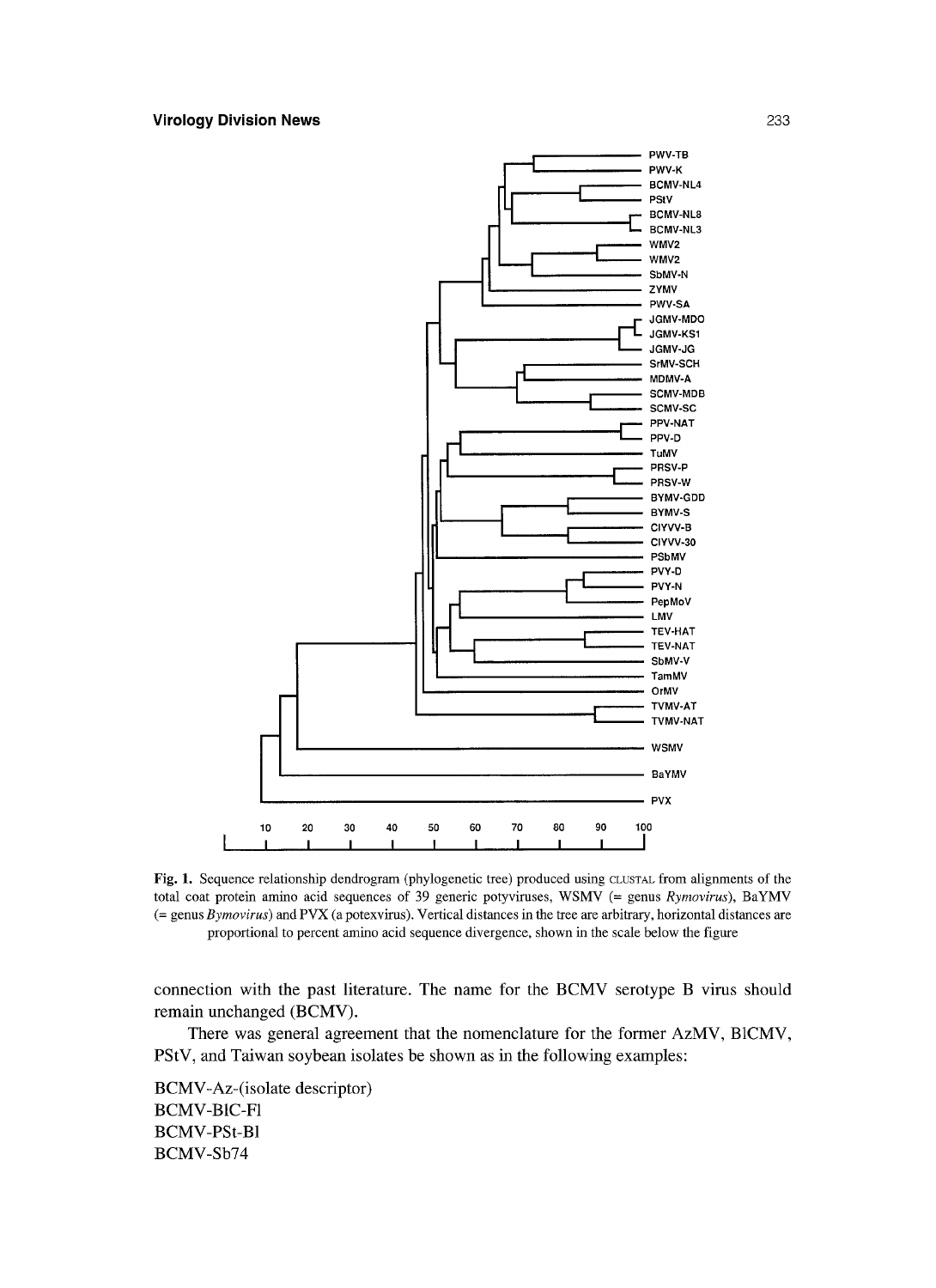

Fig. 2. Most parsimonious tree of legume-infecting potyvirus coat protein amino acid sequences, showing serotype specificity by two monoclonal antibodies (Berger and Wyatt, unpubl.)



Fig. 3. Reproduced from Ward CW and Shukta DD. In: Rishi et aI. (eds) Proceedings of the International Congress on Virology in the tropics, Lucknow, India, 1991. Malhotra Publishing House (in press)